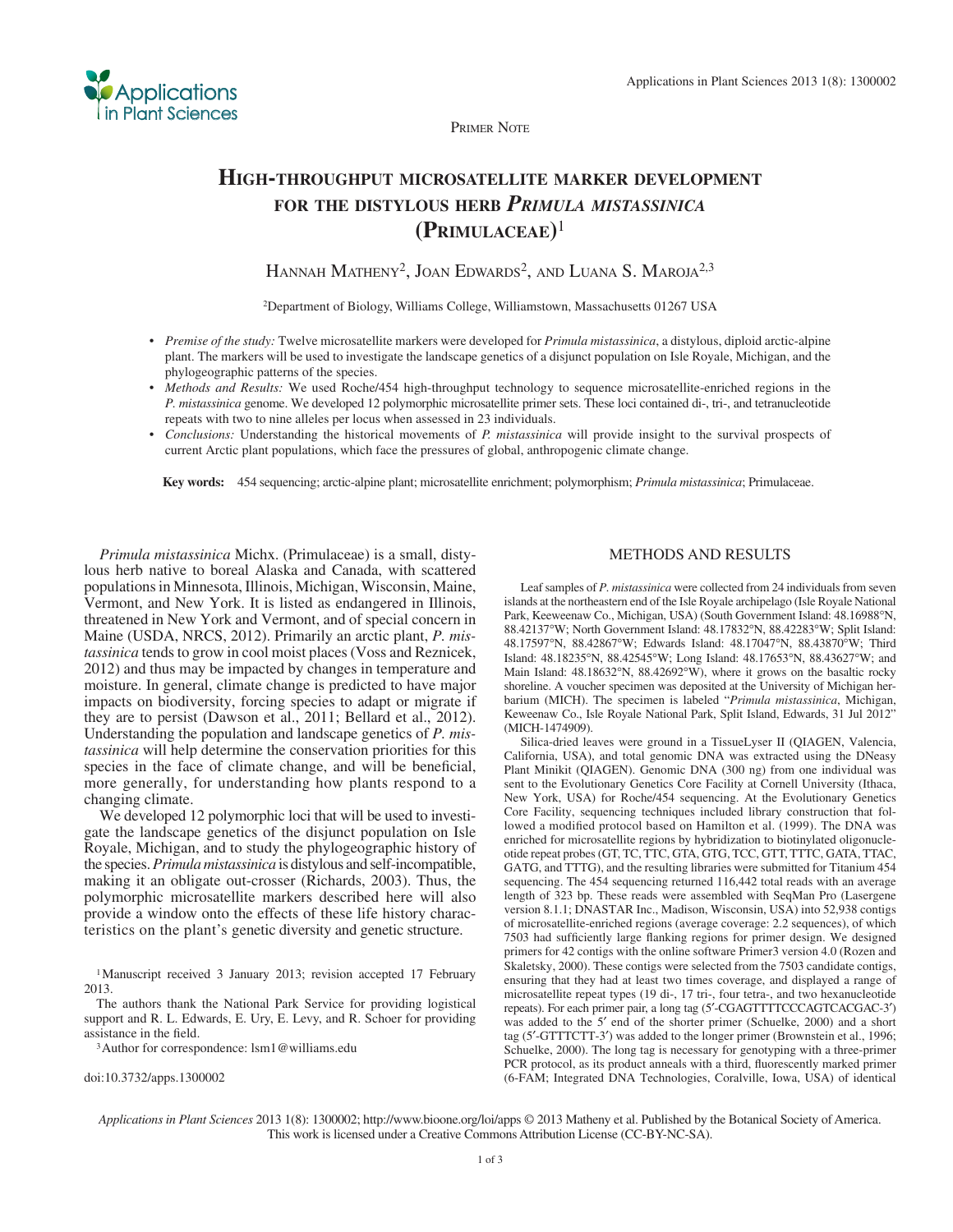|  |  |  |  | TABLE 1. Characteristics of 12 microsatellite loci developed in <i>Primula mistassinica</i> . |
|--|--|--|--|-----------------------------------------------------------------------------------------------|
|--|--|--|--|-----------------------------------------------------------------------------------------------|

| Locus |       | Primer sequences $(5'–3')$ | Fragment size range (bp) | Repeat motif        | $T_{\rm a}$ (°C) | GenBank accession no. |
|-------|-------|----------------------------|--------------------------|---------------------|------------------|-----------------------|
| 2145  |       | F: ATCATTGGCCACCAGTTCA     | $175 - 179$              | $(AC)_8$            | 55               | JX982246              |
|       | R:    | GGAGATGACTACTTGCCTTTCA     |                          |                     |                  |                       |
| 6027  | $F$ : | CACAAAGTCTCTCTCTGCAGATTC   | $173 - 193$              | $(AG)_{11}$         | 55               | JX982247              |
|       | R:    | CAGTTTtGACAGGGAAGCAA       |                          |                     |                  |                       |
| 7978  | F.    | CAAGTCGCCAAATTTTAAGCA      | $191 - 205$              | $(AG)_{9}$          | 55               | JX982251              |
|       | R:    | GGCGTCTAAGCCACACATCT       |                          |                     |                  |                       |
| 8198  | F:    | TTTCCTTTTTGGCCAGTTATTT     | 184-196                  | (AAC) <sub>6</sub>  | 55               | JX982242              |
|       | R:    | GAGAACGTTGGACAAATTGGTAT    |                          |                     |                  |                       |
| 8586  | F:    | TCGTGTTAGTGGATCTTTTTCAA    | 198-207                  | $(AAC)_8$           | 55               | JX982248              |
|       | R:    | ACCGAATCACAGATCCCAAA       |                          |                     |                  |                       |
| 11180 | F:    | TGAATGGCATGTATTGCTCA       | $244 - 259$              | $(CAA)_{7}$         | 55               | JX982252              |
|       | R:    | CGGTTCTTTCCTTTGGCATA       |                          |                     |                  |                       |
| 11295 | F:    | CCACTGGAATTCGGAAGAAG       | 273-279                  | (AAC) <sub>6</sub>  | 55               | JX982241              |
|       | R:    | GCACAAAGGCCCTCCTATTT       |                          |                     |                  |                       |
| 12001 | F:    | TGTGCGCAACTTGAGATTTT       | $202 - 210$              | $(GA)_{10}$         | 55               | JX982244              |
|       | R:    | TGCTGCTTGTTTCGACTCTG       |                          |                     |                  |                       |
| 13912 | F:    | TTTATTATCCACCTCTAGGGCTTA   | $172 - 174$              | $(AG)_{12}$         | 55               | JX982249              |
|       | R:    | TCAAGTTGATCCCACGAAAT       |                          |                     |                  |                       |
| 20936 | F:    | ATCAACACCTTGGCTGGAAT       | 187-199                  | (ATAG) <sub>6</sub> | 55               | JX982250              |
|       | R:    | ATAGTGGCCCCTTCCAATTT       |                          |                     |                  |                       |
| 28564 | F:    | CCCGATTTACAGAATCGTAGAAG    | 184-192                  | (AAAG) <sub>7</sub> | 55               | JX982245              |
|       | R:    | TCCAATTTGATTGAAACCCATA     |                          |                     |                  |                       |
| 42126 | F:    | ACAACGGGGATGGAGTTG         | 168-183                  | (AGAT) <sub>6</sub> | 55               | JX982243              |
|       | R:    | CAACAAACTACATTTTGGTAATCG   |                          |                     |                  |                       |

*Note*:  $T_a$  = annealing temperature.

sequence (Schuelke, 2000). The short tag prevents excessive stutter (Brownstein et al., 1996). Before genotyping, each primer pair was tested on two individuals. PCRs were performed in 10- $\mu$ L volume containing 1 $\times$  buffer, 200  $\mu$ M dNTPs, 0.2 μM of each primer, 1 μL template, and 0.05 μL HotMaster *Taq* polymerase (5 Prime Inc., Gaithersburg, Maryland, USA) under the following conditions:  $94^{\circ}$ C for 2 min, then 35 cycles of  $94^{\circ}$ C for 20 s,  $55^{\circ}$ C for 30 s, and  $65^{\circ}$ C for 30 s. Primer pairs that successfully amplified a microsatellite region, as determined by the presence of one or two distinct bands on a 1% agarose gel stained with ethidium bromide, were then used for three-primer PCR. These reactions were also carried out in 10- $\mu$ L volume containing 1 $\times$  buffer, 200  $\mu$ M dNTPs, 0.15 μM fluorescent primer, 0.05 μM long-tail-tagged (forward) primer, 0.2 μM reverse primer, 1 μL template, and 0.05 μL HotMaster *Taq* polymerase (5 Prime Inc.). The same PCR conditions as before were used, except that the annealing time at  $55^{\circ}$ C was increased to 1 to 2 min for robust amplification (due to low concentration of forward primer). Products with a strong band on ethidium bromide–stained agarose gels were diluted five times, whereas PCR products with a weak band were not diluted. A total of 1.5 μL PCR product was added to 18 μL Hi-Di Formamide (Applied Biosystems, Foster City, California, USA) and 0.15 μL GeneScan 500 LIZ Size Standard (Applied Biosystems) and sent to Cornell Life Sciences Core Laboratory Center for fragment analysis on an Applied Biosystems 3730xl DNA Analyzer. Electropherograms were visualized using GeneMapper version 4.0 (Applied Biosystems). The Excel Microsatellite Toolkit (Park, 2008) was used for initial calculations of allele frequencies and heterozygosity. Further analyses (estimates of Hardy– Weinberg equilibrium [HWE] and linkage disequilibrium) were performed with GENEPOP version 4.0.10 (Raymond and Rousset, 1995) and FSTAT (Goudet, 1995).

Out of the 42 primer pairs tested, 37 successfully amplified a unique DNA fragment and were used in three-primer PCR genotyping. Of these 37, only 12 were polymorphic (Table 1). Among the 23 individuals tested, the number of alleles per locus in the population varied from two to nine with a mean of 4.0  $(\pm 2.13)$ . We were unable to amplify locus 11295 in two individuals and locus 42126 in five individuals, suggesting the existence of null alleles at these loci.

In the Isle Royale population, expected heterozygosity  $(H_e)$  ranged from 0.125 to 0.817, and observed heterozygosity  $(H_0)$  ranged from 0.130 to 0.783 (Table 2). Only locus 42126 deviated significantly from HWE ( $P = 0.003$  < 0.05). Microsatellite scoring for all loci was run through MICRO-CHECKER version 2.2.0.3 (van Oosterhout et al., 2004), which determined that there was evidence for null alleles in locus 42126, but not in any of the other loci, explaining why locus 42126 deviated from HWE. Two of the loci, 7978 and 8198, were found to be in gametic disequilibrium ( $P = 0.002$ ). The average expected heterozygosity for the population was  $H_e = 0.548 \pm 0.057$ , implying relatively

high genetic diversity within the population, consistent with the out-crossing, self-incompatible mating system of this plant.

## **CONCLUSIONS**

The microsatellite markers we described here are the first for *P. mistassinica.* They display high polymorphism and will be useful for calculating population genetics parameters such as genetic diversity, inbreeding, and population differentiation. *Primula mistassinica* is an arctic-alpine species with disjunct populations located in southern, warmer climatic zones (i.e., Isle Royale). These microsatellite markers will help to determine the species' phylogeographic history, shedding light on

 TABLE 2. Results of initial primer screening for *Primula mistassinica* among 23 individuals sampled.

| Locus    | A                | $H_{\rm o}$        | $H_{\rm e}$         | <b>HWE</b> <sup>a</sup> |
|----------|------------------|--------------------|---------------------|-------------------------|
| 2145     | 3                | 0.391              | 0.569               | 0.059                   |
| 6027     | 9                | 0.783              | 0.817               | $0.580 (\pm 0.02)$      |
| 7978     |                  | 0.696              | 0.733               | $0.295 (\pm 0.016)$     |
| 8198     | 3                | 0.435              | 0.608               | 0.153                   |
| 8586     | 5                | 0.478              | 0.670               | $0.025 (\pm 0.004)$     |
| 11180    | 4                | 0.478              | 0.561               | 0.427                   |
| 11295    | $\overline{c}$   | 0.286              | 0.251               | 1.000                   |
| 12001    | 3                | 0.364              | 0.458               | 0.531                   |
| 13912    | $\overline{c}$   | 0.304              | 0.507               | 0.090                   |
| 20936    | 4                | 0.522              | 0.708               | 0.185                   |
| 28564    | $\overline{c}$   | 0.130              | 0.125               | 1.000                   |
| 42126    | 4                | 0.222              | 0.567               | 0.003                   |
| All loci | $4.0 (\pm 2.13)$ | $0.424 (\pm 0.03)$ | $0.548 (\pm 0.057)$ |                         |

*Note*:  $A =$  number of alleles;  $H_e =$  expected heterozygosity;  $H_o =$  observed heterozygosity; HWE = Hardy–Weinberg equilibrium.

<sup>a</sup>P value for deviation from HWE (calculated in GENEPOP [Raymond and Rousset, 1995]).